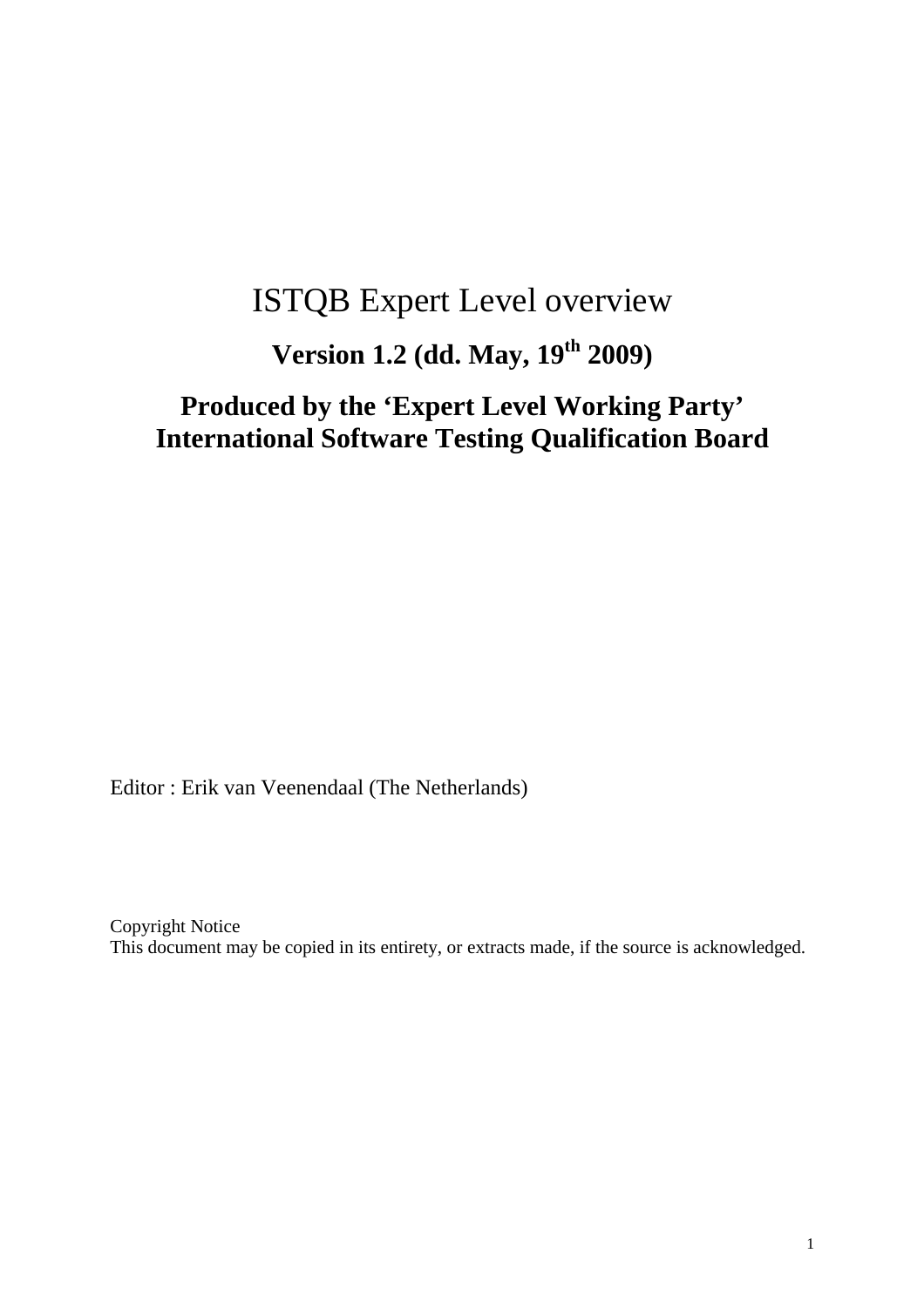#### **Contributors**

Yan Baron (Israel) Graham Bath (Germany) Sigrid Eldh (Sweden) John Hager (USA) Kari Kakkonen (Finland) Silvia Moser (Switzerland) Meile Posthuma (The Netherlands) Arvind Purohit (India) Joanna Nowakowska (Poland) Angelina Samaroo (UK) Ina Schiefdecker (Germany)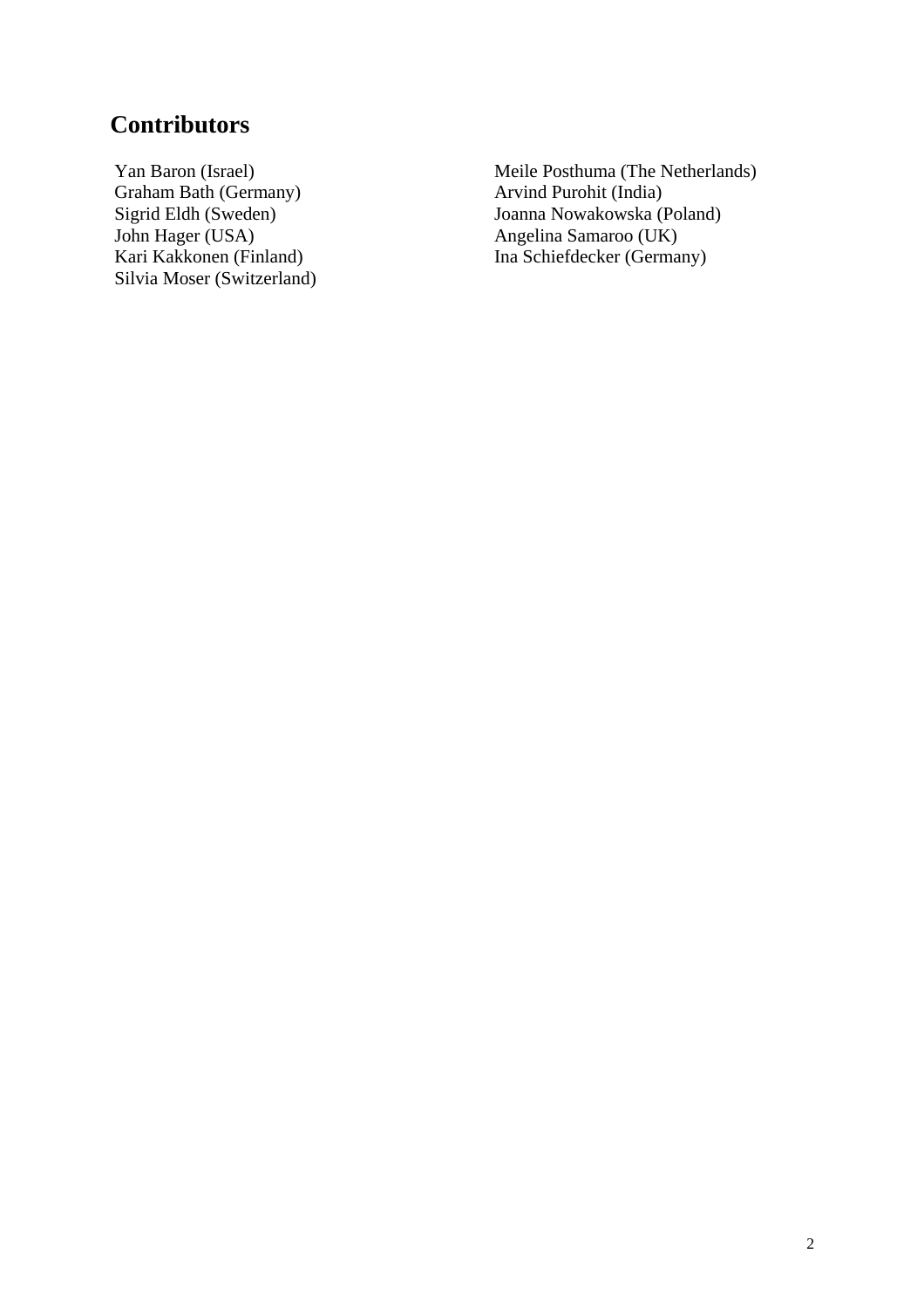# **Table of Content**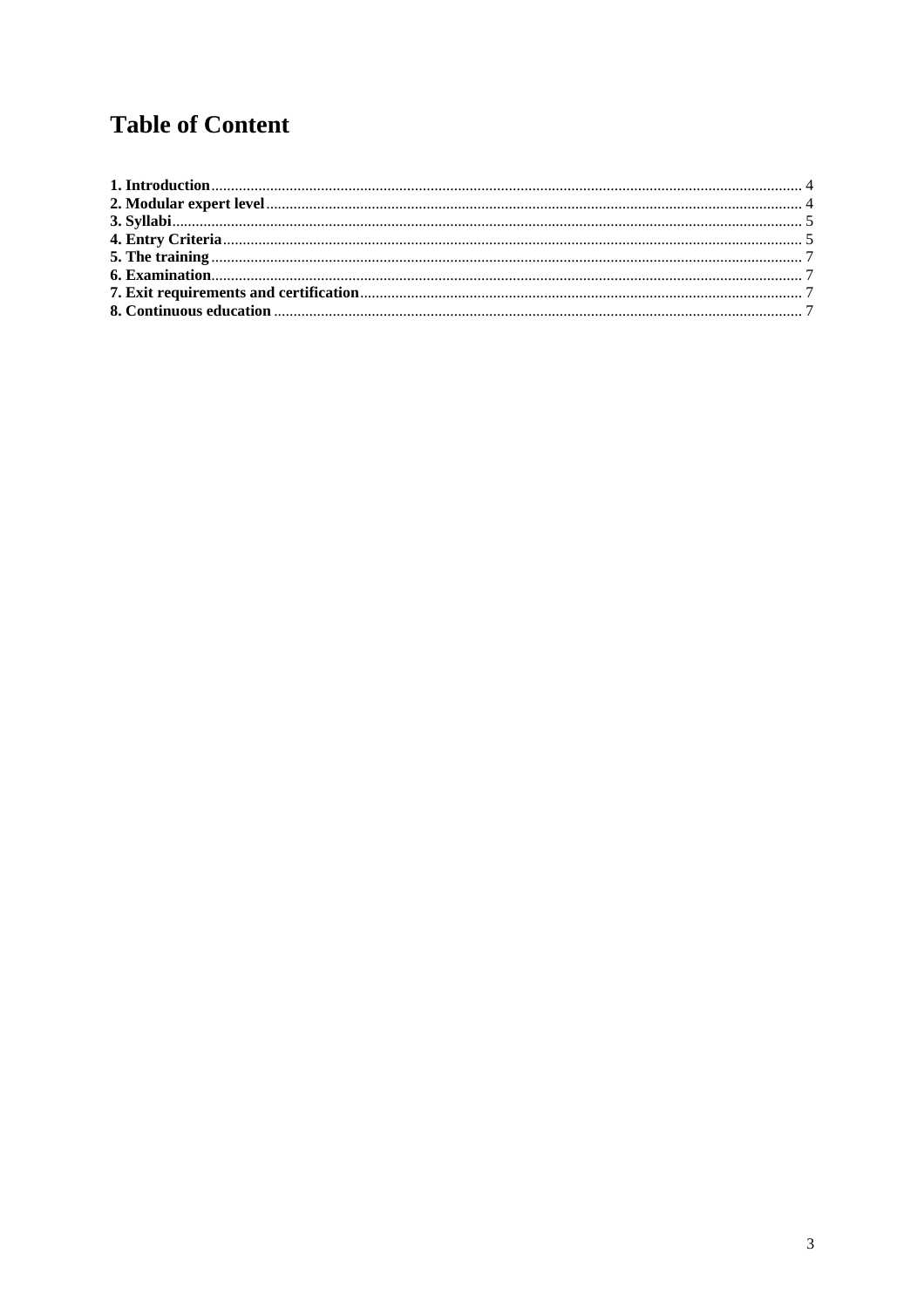# **1. Introduction**

This document presents an overview and leading principles of the ISTQB expert level. Before going into the ISTQB expert level, we should define what it means to be a testing expert.

#### **The testing expert**

An expert is a person with the special skills and knowledge representing mastery of a particular testing subject. Being an expert means possessing and displaying special skills and knowledge derived from training and experience.

A testing expert is one that has a broad understanding of testing in general, and an in depth understanding in a special test area. An in depth understanding means sufficient knowledge of testing theory and practice to be able to influence the direction that an organization and/or project takes when creating, implementing and executing testing processes related to the special area.

### **2. Modular expert level**

There is a common understanding that an expert is often an expert in only a certain area of testing. This requires an ISTQB multi-module expert level. There are a number of ways of organizing the expert level modules, e.g. domain-based, testing-based or level of technicality. The expert level will follow a testing-based structure for the modules, e.g. test management, test design, static testing, test automation, test process improvement. The modules can be derived from the chapters as identified in the ISTQB advanced level syllabus, but are not limited to this. The modules shall also be linked to the various testing roles, e.g. test leader, test consultant, test automation engineer, test analyst etc. In addition to the test topic that is being addressed each module will also have a small section focusing on 'being an expert'.

As stated the modules at expert level can be identified following the structure (chapters) of the ISTQB Advanced level syllabus. However, they are by no means limited to this structure and new modules can in the future be identified and developed based on market needs and requirements. The number of expert level modules will be a limited to make them economically feasible, manageable and clear to the market. In the same context, modules will not be defined too narrow, e.g. one of every ISO 9126 non-functional characteristic. An expert level module shall at least cover five days of class training. Modules shall be truly international, supported by a majority of the national boards, and explicitly approved by the ISTQB board. A proposal for an expert level module must be supported by at least three national boards that have sufficient experience in the ISTQB Advanced level certification.

#### **Candidate modules**

Based on the above the expert level working party has identified the following initial list of candidate expert level modules:

- o Test management (including risk management)
- o Test design techniques
- o Non-functional testing, e.g security testing
- o Static testing, e.g. reviews and inspections
- o Test tools and automation
- o Test process improvement.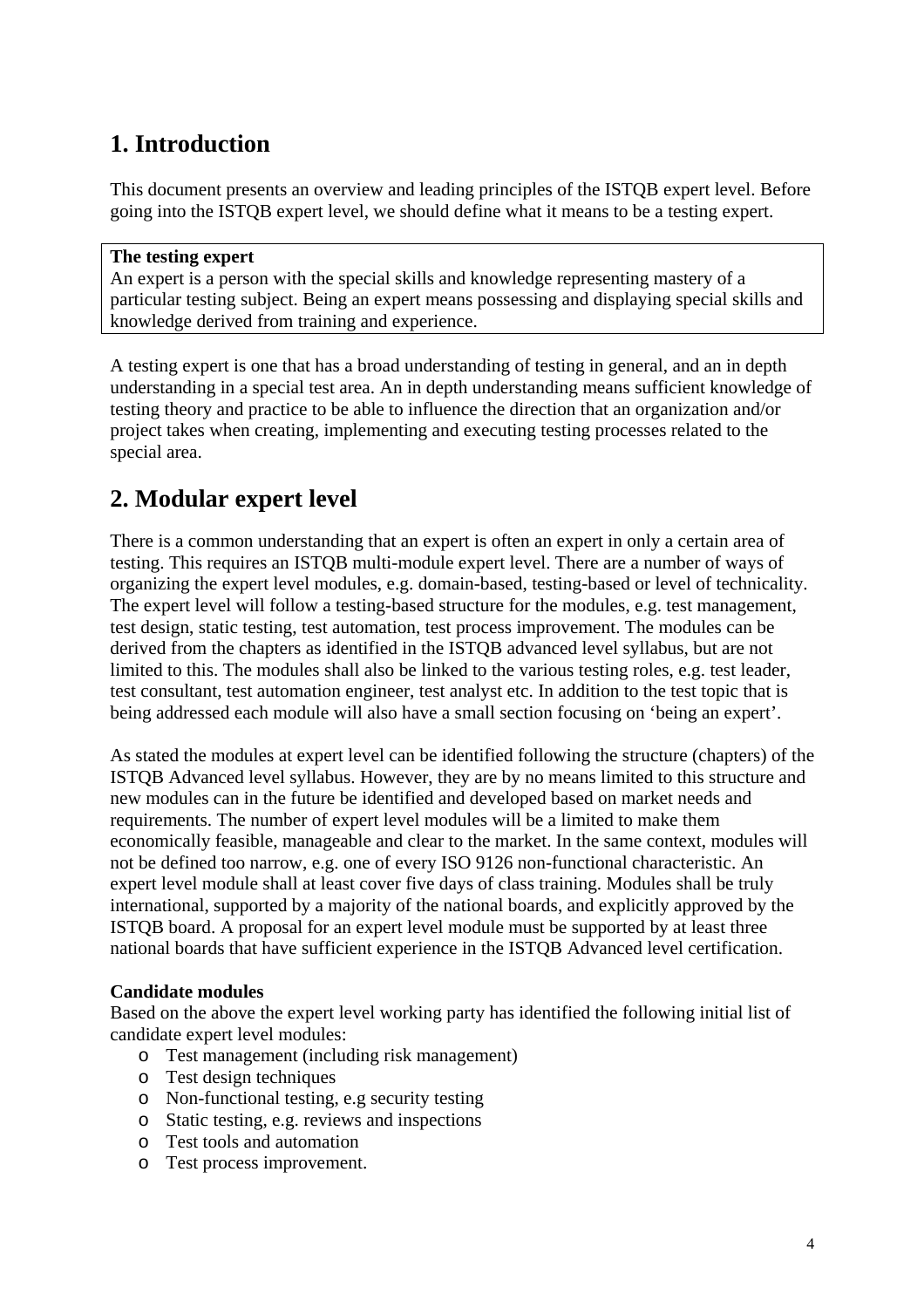Note that the expert level modules Improving the testing process, Test management and Test automatation are already in progress. A decision has also been taken to develop an expert level syllabus on security testing and TTCN-3. Based on the structure it is possible to become an ISTQB testing expert in just one module, one does not have to pass all expert level modules. The view of the expert level is depicted in the following figure:



### **3. Syllabi**

As at Foundation and at Advanced level, syllabi are needed for expert level. However, the expert level syllabi may well be less detailed than syllabi at Foundation or Advanced level. They will provide more focus on 'what' in stead of on 'how'. It will define on a broad level the topics to be covered that are examinable for the specific module. As with foundation and advanced the expert level syllabi will be supported by clear learning objectives (LO's). This approach will result shorter syllabi, open to 'all' approaches. With a modular expert level, separate syllabi are needed. One for each expert level module.

## **4. Entry Criteria**

The criteria are set to ensure good and consistent quality of the expert level. It is not expected that the majority of testers ever reach expert level, it needs to be earned. Thus the quality of the expert level will be controlled by strict enough criteria for all parties of the process.

#### **Participants entry criteria**

A participant to the expert level examination needs to have an ISTQB Advanced level certificate (or equivalences, e.g. ISEB Practitioner). Whether full Advanced is needed, or having passed "just" one module is sufficient will be determined per expert level module and defined in the expert level module syllabus. Although other formal entry requirements are not mandatory, it is recommended for participants to have at least seven years of practical testing experience.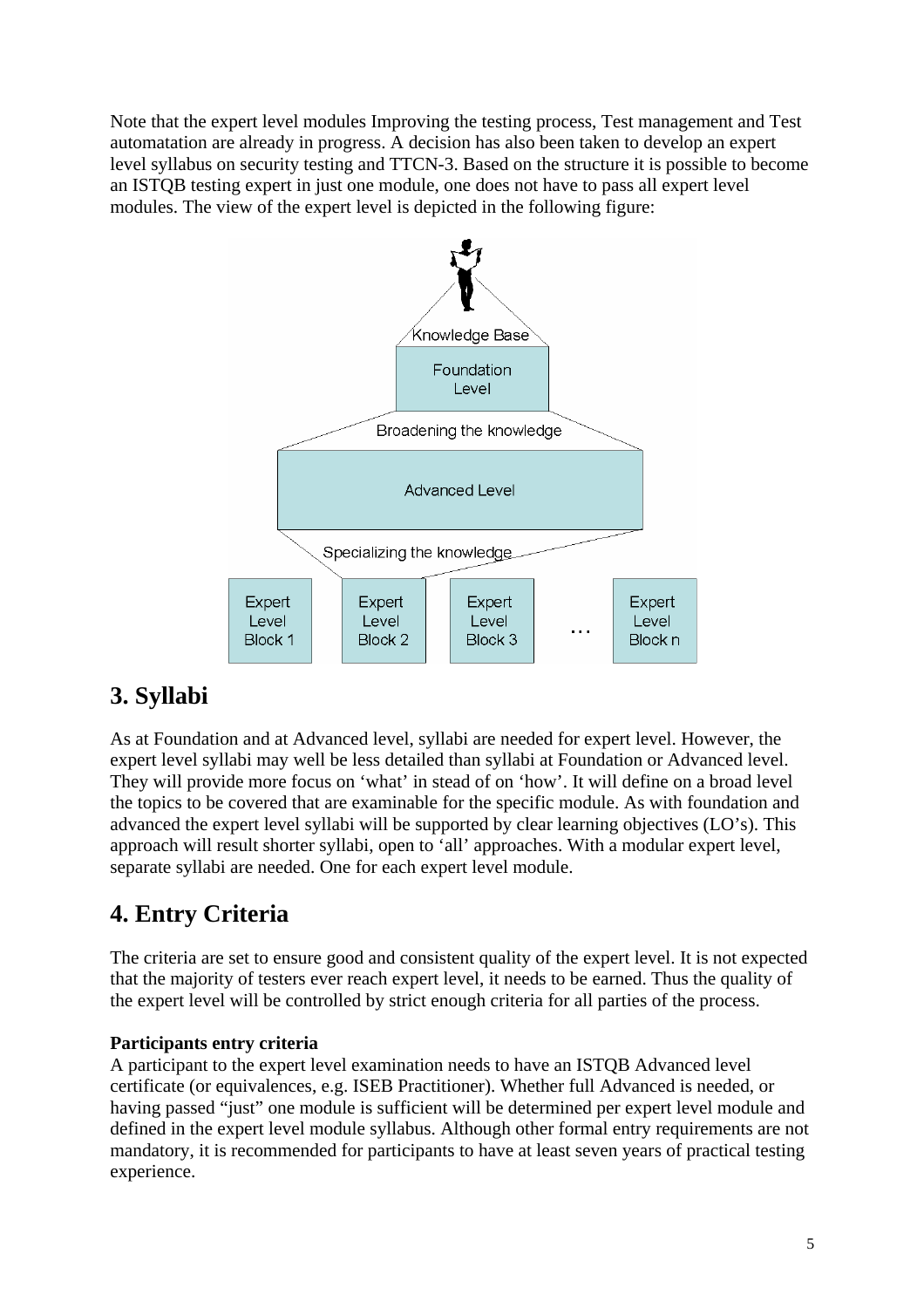#### **Lecturer entry criteria**

At expert level there will be a formal accreditation of the lecturers. Lecturer needs to submit an application form to the national board. A lecturer needs to be able to build on what has been taught on previous ISTQB levels. The lecturer also must be able to convey that expertise to the participants effectively and make them learn. This can be judged with following criteria.

- o The lecturer has passed at least the required ISTQB Advanced module(s) as defined by the entry criteria or equivalent (ISEB Practitioner);
- o It is highly recommended that the lecturers possesses the full ISTQB Advanced certificate.
- o It is highly recommended to have a university degree, have teaching experience, be recognized as an expert and have sound experience. As reaching all of these is not often practical, it will be possible to compensate one with another. Thus the lecturer needs to meet additionally at least 2 of the criteria below:
	- The lecturer has substantial teaching experience (5 years with at least 3 classes totaling 5 days per year taught) and teaching experience in the subject matter (3 or more classes taught in the area of expert level module);
	- The lecturer is a recognized testing industry leader, conference speaker, author or equivalent;
	- The lecturer has advanced university degrees related to testing (e.g. B.Sc, M.Sc. or Ph.D.);
	- The lecturer has at least 6 years of real world experience in testing and 2 years on the expertise module area;

In case of not fulfilling the criteria, the board can appoint the lecturer to be a  $2<sup>nd</sup>$  lecturer in expert level courses, if they are full ISTQB Advanced and fulfill only one criterion from the additional criteria list. After 3 co-deliveries with an expert level lecturer,  $2<sup>nd</sup>$  lecturer can resend his/her application and gain the full lecturer status at the discretion of the Board.

#### **Expert level courses**

A course provider needs to submit an application form to national board to have a course material of an expert level module approved. The national board approves the course material based on the following criteria. Note that criteria for accepting a course material, are to be defined in more detail in the syllabi.

- o Course material for an expert level module fulfils the syllabus of the equivalent expert level syllabus
- o Module length at least 5 days (exceptions to this rule are possible but need explicit approval from the ISTQB board)
- o At least 50% of the time will be spent on practical exercise and discussions.
- o Maximum class size 10 (to enable personal focus from the lecturer)
- o Needs to use at least the terms defined in ISTQB glossary.

#### **Expert level course provider criteria**

A course provider needs to submit an application form to the national board. The national board grants the course provider a right to provide ISTQB expert level courses on an expert level module based on following criteria.

o It is required that the provider is certified to provide also foundation and advanced level ISTQB courses. Alternatives are allowed, if the reason is well-formulated to the board.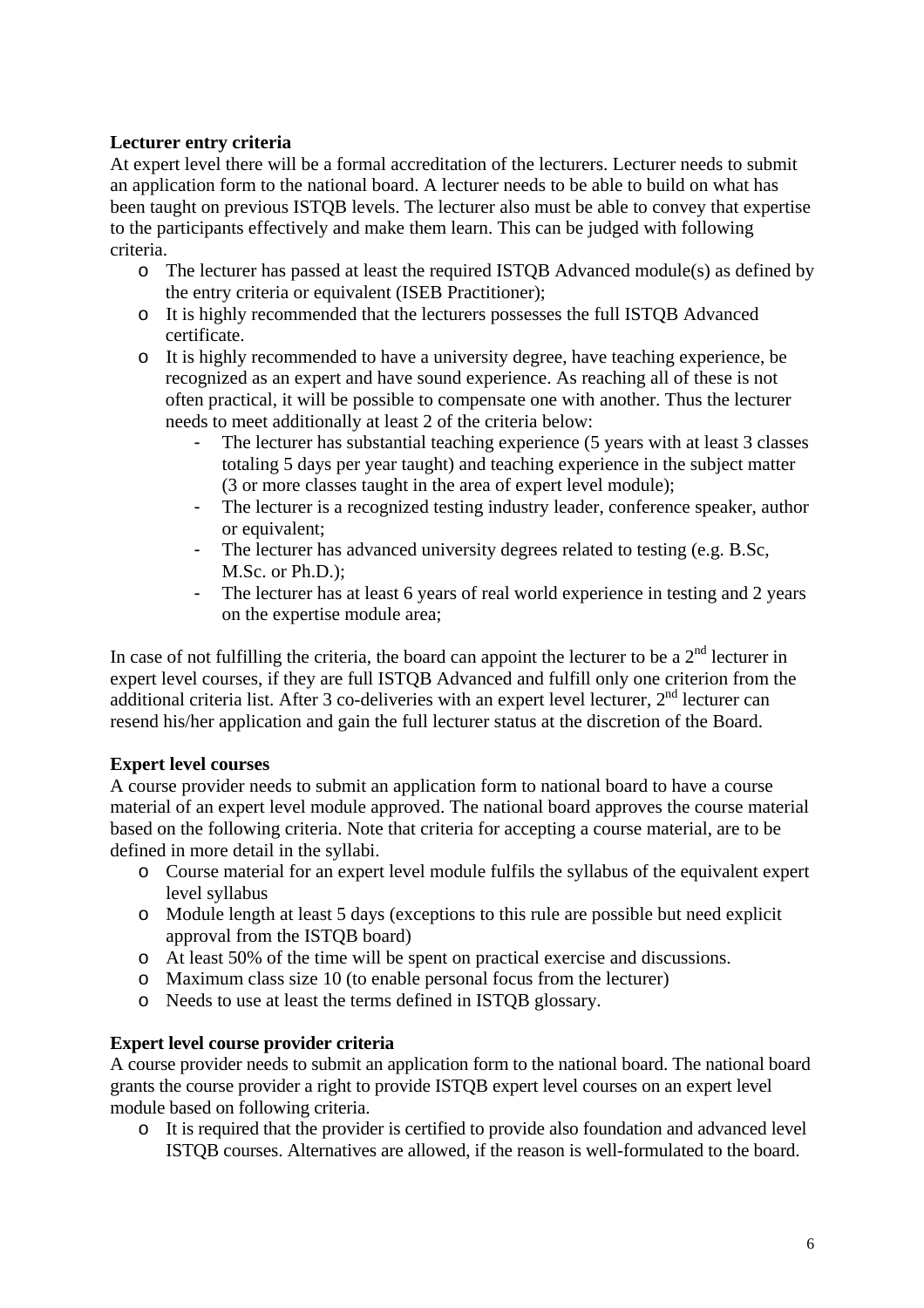- o Course provider has at least 2 expert level lecturers for the module approved by national board, earlier or simultaneously. Having only 1 lecturer can be approved at the discretion of the Board.
- o Course provider has recognized status in testing (as a course provider or other), especially in the expert level module
- o If the course provider applicant is not a course provider already, all the general course provider checks for ISTQB course providers need to be checked by the board (e.g. administrative capabilities, change management of course materials, etc).

### **5. The training**

Training is expected also at expert level, allthough as at other ISTQB levels formally not required. The training will be based on a substantial case study, since the expert will be an expert possessing also practical skills. A possibility could be to provide attendees with assignments that they have to carry out in real-life project(s) and report back on. The training may therefore be split into two parts, traditional lecturing and coaching during case studies. It is important to again emphasize that someone with knowledge, but without the necessary skills is not perceived as being an expert.

### **6. Examination**

As an expert must not only be able to show knowledge, but also in depth practical skills, an exam only using multiple choice questions is not preferred. The exam will therefore consist of essay type exam, partly mixed with some multiple choice questions. The type of essay type questions will be questions that ask the 'expert' to look at a given topic from different perspectives, compare and conclude to some opinion (higher knowledge levels). The specific rules for examination will be defined in the detailed expert level module syllabus. It will in principle also be possible to take the exam, without having followed the training.

## **7. Exit requirements and certification**

In addition to passing the exam, proof needs to be provided of practical working experience in the testing field in general and specifically to the expert level module that applies before the expert level certificate is awarded. In addition to passing the exam the following requirements apply:

- o at least five years of testing experience in practice (CV needs to be submitted including two references)
- o at least two years of experience in the expert level module topic (CV needs to be submitted including two references)
- o at least one paper written and published, OR a presentation is held at a testing conference regarding the expert level module topic

Persons that formally comply with the defined exit criteria will receive the formal ISTQB Expert level certificate for the underlying module. It is expected that in the near future possessing an ISTQB expert level certificate will also allow those expert to use the Certified Tester Expert Level (CTEL) accronym.

### **8. Continuous education**